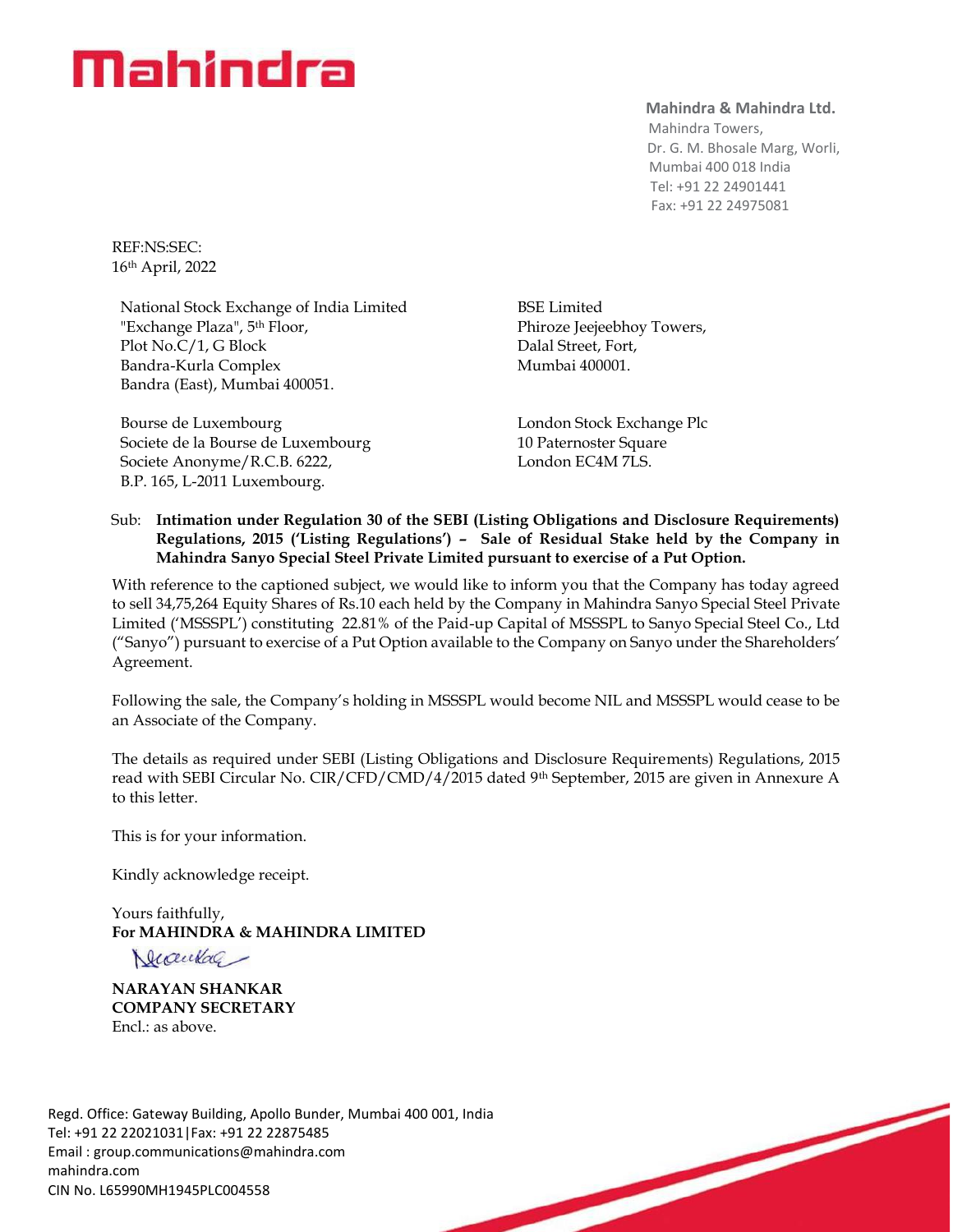# Mahindra

# **Mahindra & Mahindra Ltd.**

 Mahindra Towers, Dr. G. M. Bhosale Marg, Worli, Mumbai 400 018 India Tel: +91 22 24901441 Fax: +91 22 24975081

Annexure A

| Sr.          | Details of Events that need to be provided                                                                                                                               | Information of such events(s)                                                                                                                                                                                                                                                                                                                      |
|--------------|--------------------------------------------------------------------------------------------------------------------------------------------------------------------------|----------------------------------------------------------------------------------------------------------------------------------------------------------------------------------------------------------------------------------------------------------------------------------------------------------------------------------------------------|
| No.          |                                                                                                                                                                          |                                                                                                                                                                                                                                                                                                                                                    |
|              |                                                                                                                                                                          |                                                                                                                                                                                                                                                                                                                                                    |
| a)           | The amount and percentage of the turnover or<br>revenue or income and net worth contributed<br>by such unit or division of the Company during<br>the last financial year | The turnover of Mahindra Sanyo Special Steel Private<br>Limited ("MSSSPL") for the year ended as on 31 <sup>st</sup><br>March, 2021 was Rs.834.43 crores constituting 1.12%<br>of the consolidated turnover of the Company.                                                                                                                        |
|              |                                                                                                                                                                          | The net worth of MSSSPL for the year ended 31 <sup>st</sup>                                                                                                                                                                                                                                                                                        |
|              |                                                                                                                                                                          | March, 2021 was Rs.112.43 crores constituting 0.27%                                                                                                                                                                                                                                                                                                |
|              |                                                                                                                                                                          | of the consolidated net worth of the Company.                                                                                                                                                                                                                                                                                                      |
| b)           | Date on which the agreement for sale has been<br>entered into                                                                                                            | The Company has on 16th April, 2022 agreed to sell<br>34,75,264 Equity Shares of Rs.10 each held by the<br>Company in MSSSPL constituting 22.81% of the Paid-<br>up Capital of MSSSPL to Sanyo Special Steel Co., Ltd<br>("Sanyo") pursuant to exercise of a Put Option<br>available to the Company on Sanyo under the<br>Shareholders' Agreement. |
| c)           | date<br>completion<br>The<br>expected<br>of<br>of<br>sale/disposal                                                                                                       | Around July, 2022                                                                                                                                                                                                                                                                                                                                  |
| $\mathbf{d}$ | Consideration<br>from<br>received<br>such<br>sale/disposal                                                                                                               | Rs. 211.99 crores<br>(34,75,264 Equity Shares @ Rs. 610 per Equity share)                                                                                                                                                                                                                                                                          |
| $\epsilon$   | Brief details of buyers and whether any of the<br>buyers belong to the promoter/ promoter<br>group / group companies. If yes, details thereof                            | Sanyo Special Steel Co., Ltd. ("Sanyo") having head<br>office at 3007, Nakashima, Shikama-ku, Himeji,<br>Hyogo 672-8677, Japan.                                                                                                                                                                                                                    |
|              |                                                                                                                                                                          | Sanyo had consolidated sales of 210,722 million yen in<br>FY 2021. Following the sale, the shareholding of Sanyo<br>in MSSSPL will increase from 57.19% to 80.00%.                                                                                                                                                                                 |
|              |                                                                                                                                                                          | Sanyo does not belong to the promoter/promoter<br>group/group companies of the Company.                                                                                                                                                                                                                                                            |
| f)           | Whether the transaction would fall within<br>related party transactions? If yes, whether the<br>same is done at "arm's length"                                           | Sanyo is a Related Party of Subsidiary(ies) of the<br>Company.                                                                                                                                                                                                                                                                                     |

### **Sale of Shares of Mahindra Sanyo Special Steel Private Limited**

Regd. Office: Gateway Building, Apollo Bunder, Mumbai 400 001, India Tel: +91 22 22021031|Fax: +91 22 22875485 Email : [group.communications@mahindra.com](mailto:group.communications@mahindra.com) mahindra.com CIN No. L65990MH1945PLC004558